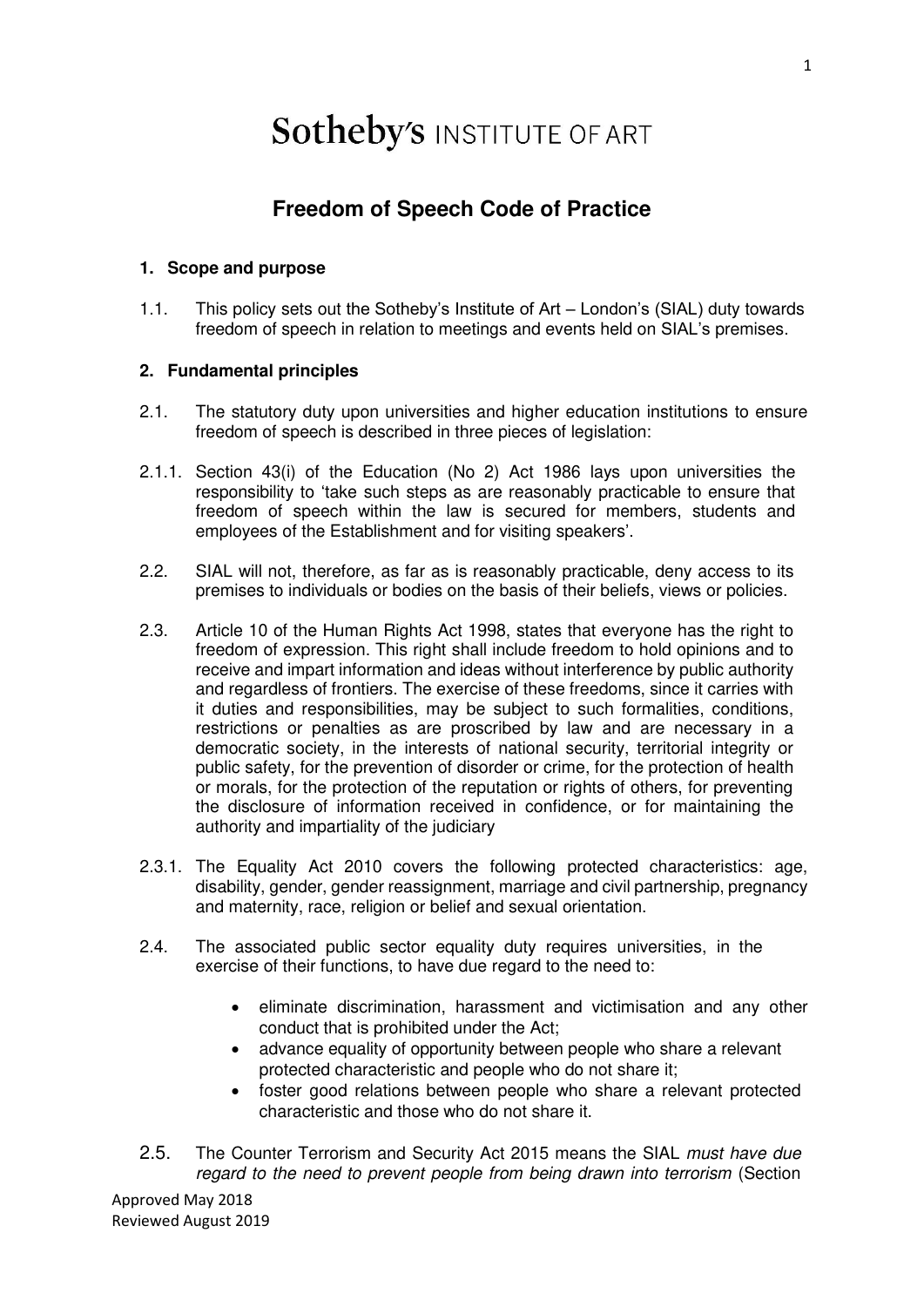26). The Institute must also *have particular regard to the duty to ensure freedom of speech* and *to the importance of academic freedom* (Section 31). Under Section 29, the Institute must *have regard to any such guidance in carrying out that duty.*

- 2.5.1 SIAL complies with this duty in all its aspects, which in practice means striking the correct balance between concerns around extremism and concerns around censorship. By promoting its Institutional values, SIAL aims to address this challenge. Compliance with the duty covers many areas of activity, including pastoral support for students, staff training, information sharing and assessing speakers and events. In assessing speakers for any event associated with SIAL, note will be taken of the Government's list of terrorist groups or organisations banned under UK law and details of the proscription criteria.
- 2.6. This policy applies to all students, staff, and members of SIAL's Governing Body, and visiting speakers across all SIAL premises or any venues used for SIAL activities.
- 2.7. SIAL is committed to the principles of academic freedom, freedom of speech, and expression. It fosters an environment where all its students and staff can participate fully in the life of the Institute, and where everyone feels confident and able to research, question and test received wisdom, and to express new ideas and controversial or unpopular opinions, without fear of isolation, marginalisation or discrimination. The Institute believes that all staff and students should have the right to speak freely, without fear of disciplinary action or any other sanction, provided they do so lawfully, without malice and in the public interest. At the same time, all staff have a responsibility not to abuse this right so as to bring the name of the Institute into disrepute, nor as an alternative to agreed complaints and grievance channels.
- 2.8. The Director and members of the Governing Body have a responsibility to maintain good order on SIAL premises. They have both the right and the power to regularise and if necessary to impose conditions or restrictions upon the conduct of meetings and other activities upon their premises or any venues used for SIAL activities. They are also responsible for ensuring that the study by students at the Institute is not interrupted, that property is not damaged and that good order and proper academic discipline is maintained.

#### **3. Scope**

- 3.1. Sotheby's Institute of Art London's Freedom of Speech Code of Practice sets out the rights and obligations inherent in supporting the principle of freedom of speech and expression within the law. The Code's obligations and rights apply to:
	- SIAL (which includes all bodies or persons having authority to determine any matter relevant to this Code)
	- All members of the Governing Body and staff of the Institute
	- All students of the Institute
	- Any visiting or guest lecturers invited by the Institute
	- Any alumnus invited by the Institute
	- Any person or organisation wishing to hire premises controlled by the Institute for an event.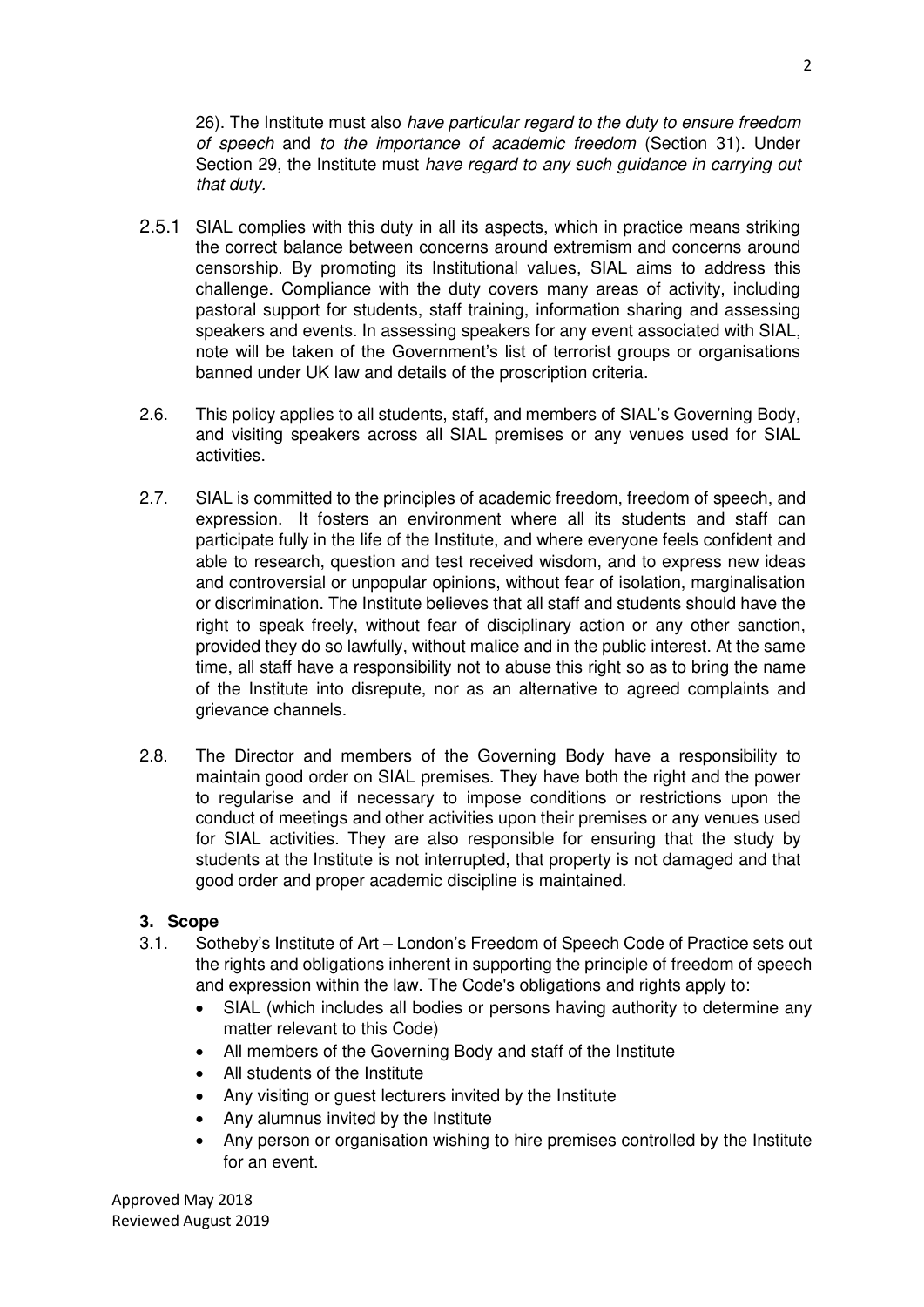- 3.2. In relation to the holding of any events on premises controlled or hired by SIAL, the Code of Practice's rights shall also apply to:
	- Persons invited or otherwise lawfully on the premises for the purposes of the event
- 3.3. Subject to 3.1 above, those who are under a duty to observe and uphold the principle of freedom of speech within the Institute shall do so at all times, irrespective of whether or not they are on property owned or controlled by the Institute.
- 3.4. Activities covered by SIAL's Freedom of Speech Code of Practice include:
	- Meetings, lectures, talks, seminars, tutorials, classes, short courses, conferences, other teaching or informative activities of a similar nature
	- Stage plays, cinematic or video film showings, music concerts, literary readings
	- Demonstrations, processions, pickets.

# **4. Conduct of SIAL students and members of staff**

- 4.1. SIAL expects students, staff, members of the Board of Governors and visitors to ensure that freedom of speech within the law is assured. A member of staff or student at the Institute who organises a meeting or other activity on SIAL premises shall be responsible to ensure, as far as is reasonably practicable, that such a meeting or activity is conducted in a manner to maintain good order and academic discipline and shall not involve or lead to damage to property or an infringement of the law.
- 4.2. Members of staff and students at the Institute are required to ensure that they do not wilfully engage in conduct which prevents, obstructs or disrupts the holding or orderly conduct of any authorised meeting or other lawful activity which takes place on SIAL premises.

#### **5. Meetings or other activities organised by a member staff or students of the Institute**

- 5.1. The Institute will allow all meetings and activities organised by a member of staff or students at the Institute to proceed unless it has reasonable grounds for believing that:
	- the event is likely to give rise to a breach of Institute discipline or of the peace; or
	- that the event is likely to incite those attending to commit a criminal act; or
	- there is a genuine likelihood that the speaker may not be able to enter or leave the building safely and/or deliver his or her speech; or
	- the event will be in direct support of an organisation whose aims and objectives are illegal or of doubtful legality or lead to the expression of views contrary to the criminal law; or
	- The event will put the Institute in breach of its obligations under the Prevent Duty to prevent people from being drawn into terrorism.
- 5.2. Any meeting or other activity which is described above shall fall within the requirements of this policy.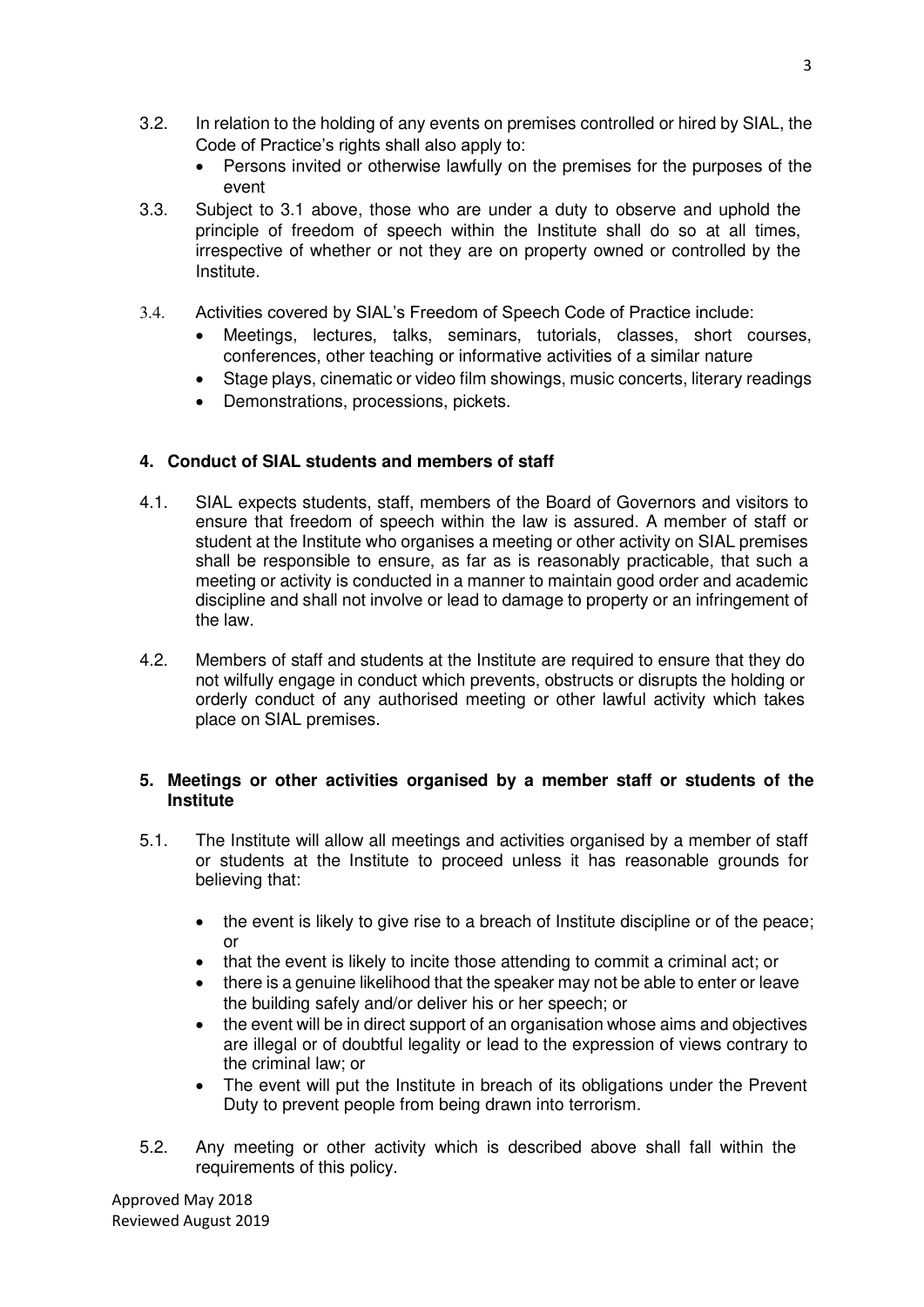- 5.3. If the Institute becomes aware of any proposed meeting or activity which it has reason to believe falls within the provisions of the above and the requirements of this policy have not been observed, then SIAL shall be entitled to prohibit such meeting or activity.
- 5.4. SIAL shall be entitled to impose such conditions on the holding of all meetings and activities on Institute premises, or premises hired in the name of the Institute, as it considers reasonably necessary to secure fulfilment of the Institute's statutory responsibilities concerning the protection of freedom of speech within the law. This also applies to SIAL's obligations concerning the preservation of property and protection of participants.

#### **6. Procedures for events involving external speakers**

- 6.1. The following procedures must be followed by members of staff or students at the Institute in respect of:
	- meetings or other activities which are to be held on Institute premises falling within the class of meetings as defined above; and
	- the conduct required of all persons in connection with any such defined meeting or activity; and
	- any other related or ancillary matters which the Institute from time to time declares to fall within this policy.
- 6.2. Infringements of, or departures from, these procedures in whatever respect will render those responsible subject to disciplinary proceedings. In addition to disciplinary proceedings, breaches of the law may give rise to prosecution.
- 6.3. The Institute, in laying down the procedures, authorises the Director to appoint an officer who shall act on its behalf to ensure as far as is reasonably practicable that all members of staff and students at the Institute and visiting speakers comply with the provisions of this policy.

#### **7. Meetings and activities on SIAL premises organised by students or members of staff at the Institute**

- 7.1. This section applies to any meetings or activities organised by a student or member of staff at the Institute which fall under this policy, as defined above. Those proposing to run an event and are concerned that it may fall under this policy should contact the Institute's Senior Officer Quality Assurance and Validation in the first instance.
- 7.2. The organisers of any such event shall ensure that a student or member of staff at the Institute is appointed as first point of contact for the event.
- 7.3. The person appointed as first point of contact shall be responsible for the booking and control arrangements and conduct of the events including stewarding and moderating, chairing, monitoring and entry, and risk assessment.
- 7.4. The person appointed as first point of contact for such an event shall ensure that at least ten working days before the date proposed for the event, notice of the proposal is given to the Senior Officer Quality Assurance and Validation (or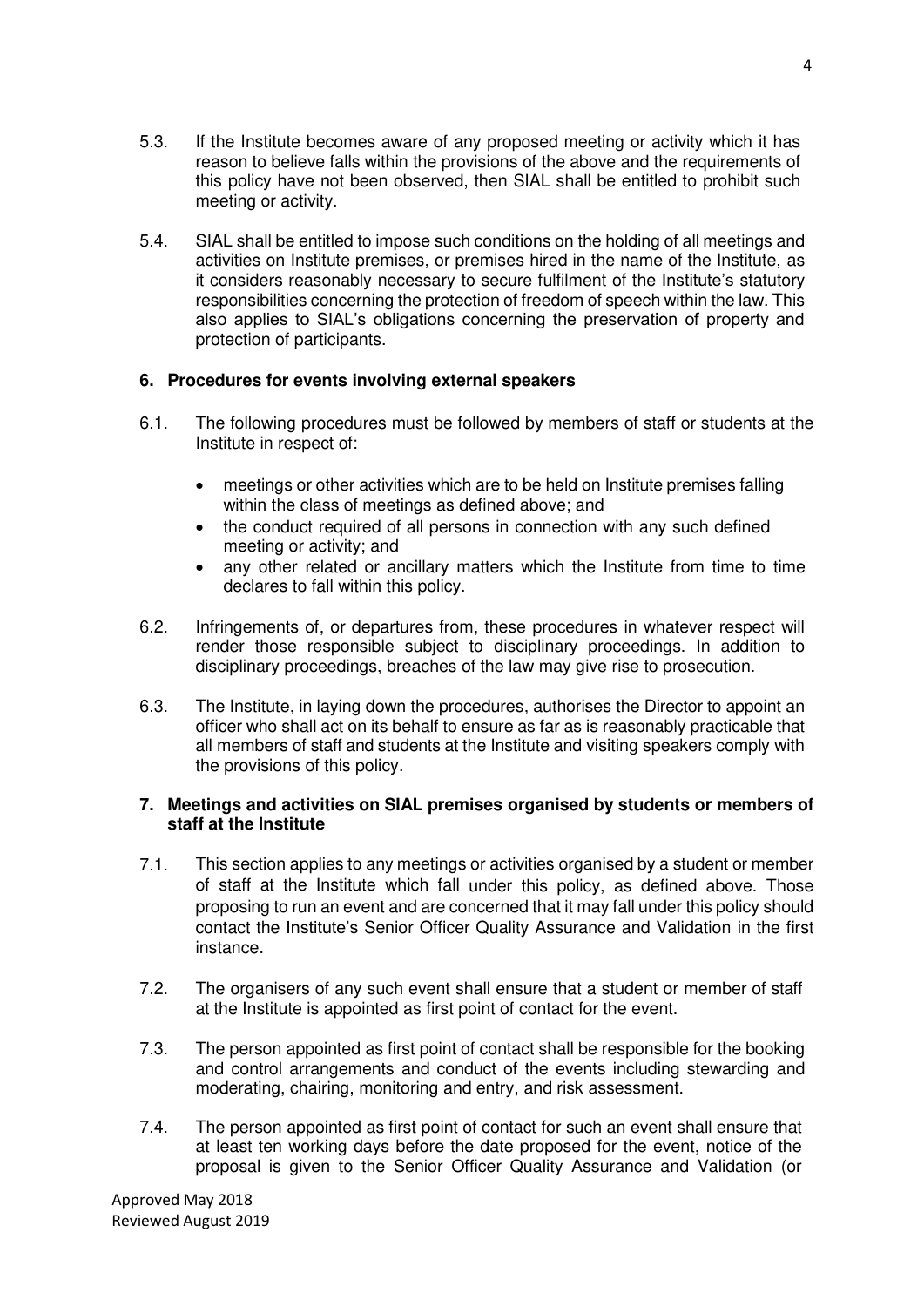nominee). If the notice is received within the ten working day period, consideration of its acceptance is subject to the discretion of the Senior Officer Quality Assurance and Validation in consultation with academic and facilities management. Such notice shall contain a written statement of the name of the speaker, the subject of the address and the precise timing of the arrival and departure of the speaker. If a student or member of staff at the Institute believes that an event they are organising poses a risk under this policy, they are required to refer the matter in the first instance to the Senior Officer Quality Assurance and Validation (or nominee). No advertising of the event is permitted until a decision is reached on its compliance with this policy.

- 7.5. Within five working days of receiving such notice the Senior Officer Quality Assurance and Validation (or nominee) shall issue a written statement which shall either grant or withhold permission for the use of SIAL premises for the conduct of the event. In the absence of the issue of a written statement within the said period permission shall be deemed to have been withheld.
- 7.6. The expression of views that may be controversial, but do not breach the law, will not constitute reasonable grounds for refusal. Reasonable grounds for refusal would include: incitement to commit a criminal act; unlawful expression of views; support for an organisation whose aims are illegal; the creation of an environment likely to give rise to a breach of the peace.
- 7.7. The Senior Officer Quality Assurance and Validation (or nominee) may require the organisers to put in place safeguards such as extra security or a strong and wellinformed Chairperson with the power to intervene or close the event down if there is a breach of this policy. They will also require the organisers to record the event (e.g. with appropriate AV equipment), so there is no dispute afterwards about what was said by whom. The organisers of the event will be responsible for any extra expense incurred.
- 7.8. Any permission may be granted subject to such conditions as the Senior Officer Quality Assurance and Validation (or nominee) considers reasonably necessary to secure fulfilment of the Institute's statutory responsibilities concerning the protection of freedom of speech within the law.
- 7.9. The person appointed as first point of contact and every other person concerned with the organisation of any event for which permission has been granted shall be required to comply with any and every condition laid down by the Senior Officer Quality Assurance and Validation (or nominee).
- 7.10. The Chairperson (or if none, the organiser) of the event has a duty so far as possible to ensure that both the audience and the speaker act in accordance with the law during the meeting. In case of unlawful conduct, the Chairperson or organiser as above is required to give appropriate warnings, and in case of continuing unlawfulness, to require the withdrawal or removal of the persons concerned by the stewards or security staff.
- 7.11. In addition to any conditions which may be imposed in accordance with Clause 7.8 above, the appointed officer may at any time prior to or during the course of the event impose such further conditions as he or she may, in his or her absolute discretion, consider necessary or appropriate, including consultation with the police. After such consultation, the event may be required to be declared a public event so that the police may be present. The appointed officer may arrange for SIAL staff to